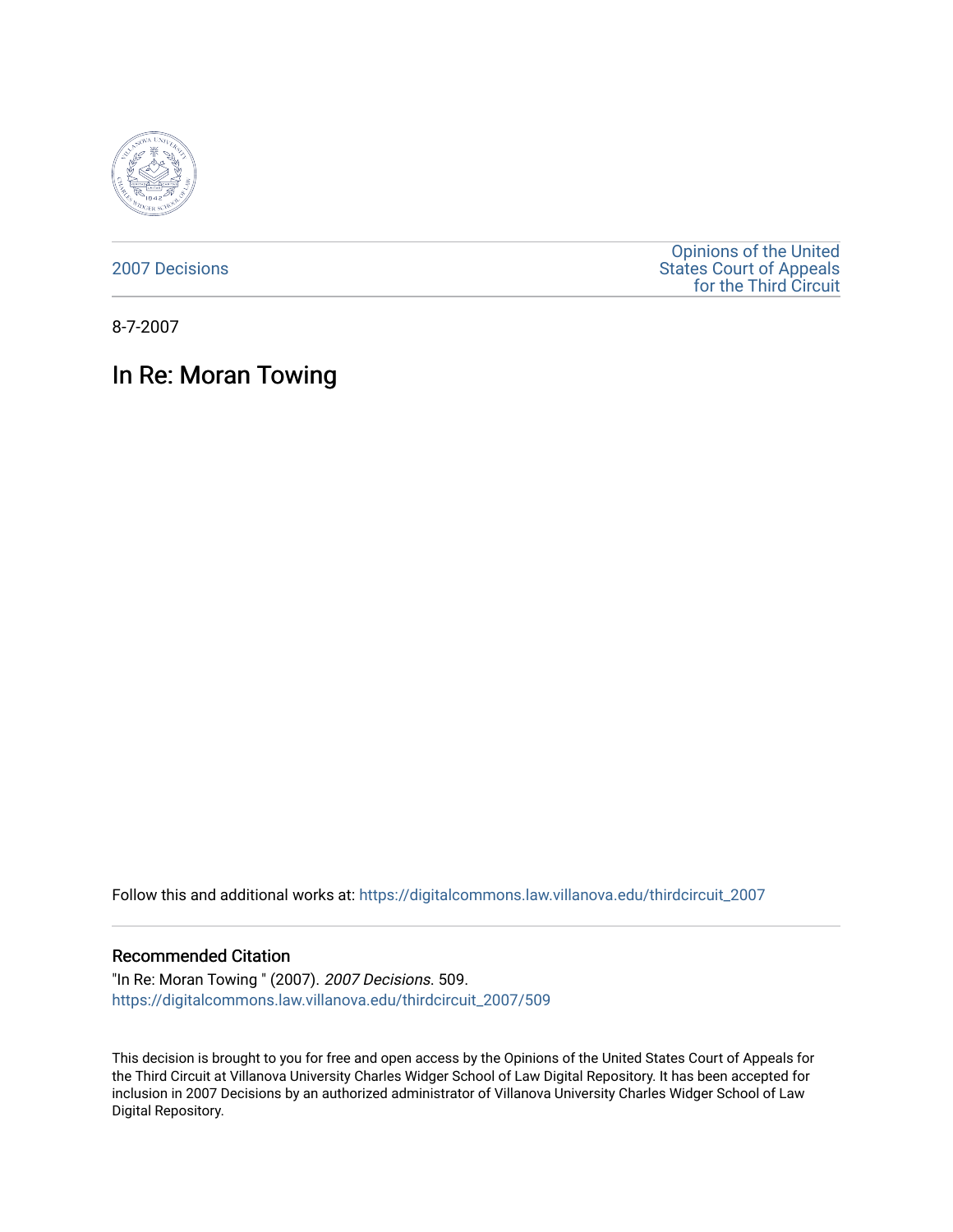#### **PRECEDENTIAL**

## UNITED STATES COURT OF APPEALS FOR THE THIRD CIRCUIT

 $\overline{a}$ 

 $\overline{a}$ 

No. 06-2099

# IN THE MATTER OF THE COMPLAINT OF MORAN TOWING CORPORATION, AS OWNER OF THE TUG JOHN TURECAMO, FOR EXONERATION OR LIMITATION OF LIABILITY

JOMAR SHIPPING & TRADING, INC. & KRISTEN NAVIGATION, INC.,

Appellants.

 $\overline{a}$ 

On Appeal from the United States District Court for the Eastern District of Pennsylvania (D.C. No. 01-cv-06410)

District Judge: Honorable Clifford Scott Green

 $\overline{a}$ 

Submitted pursuant to Third Circuit L.A.R. 34.1(a) March 13, 2007

Before: FUENTES, VAN ANTWERPEN, and SILER,\* Circuit Judges.

(Filed: August 7, 2007)

Stephen J. Galati George R. Zacharkow

The Honorable Eugene E. Siler, Jr., Senior United States \* Circuit Judge for the Sixth Circuit, sitting by designation.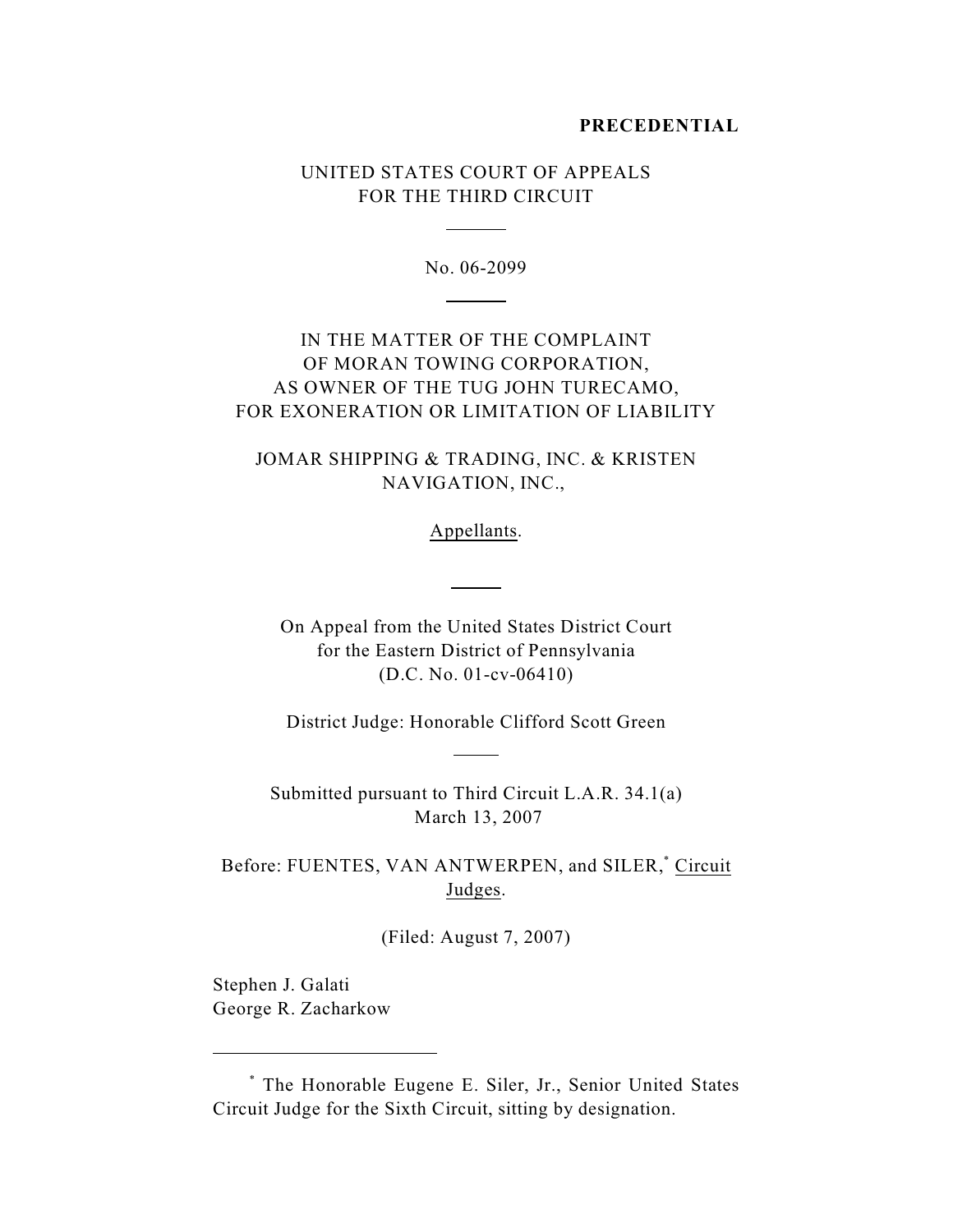John Mattioni Mattioni Limited 399 Market Street Suite 200 Philadelphia, PA 19106

Counsel for Moran Towing.

Stephen M. Calder Palmer, Biezup & Henderson 620 Chestnut Street 956 Public Ledger Building Philadelphia, PA 19106

Counsel for Appellants.

### OPINION OF THE COURT

 $\overline{a}$ 

 $\overline{a}$ 

#### SILER, Circuit Judge.

In June 2001, the M/V Astro Libra ("Astro Libra"), a Greek flag tanker owned by Jomar Shipping & Trading, Inc. ("Jomar") and managed by Kristen Navigation, Inc. ("Kristen"), attempted to dock at the Fort Mifflin Terminal in the Port of Philadelphia, with assistance contractually provided by Moran Towing Corporation ("Moran"). As the Astro Libra neared the Mifflin Terminal, the assigned docking pilot, Thomas Sullivan, boarded the vessel to execute the required docking maneuvers. Sullivan immediately noted that the vessel was traveling faster than appropriate and he attempted to slow the vessel in order to perform the docking maneuvers.

While the Astro Libra attempted to slow and dock, the John Turecamo, one of the assisting tugs that Sullivan positioned around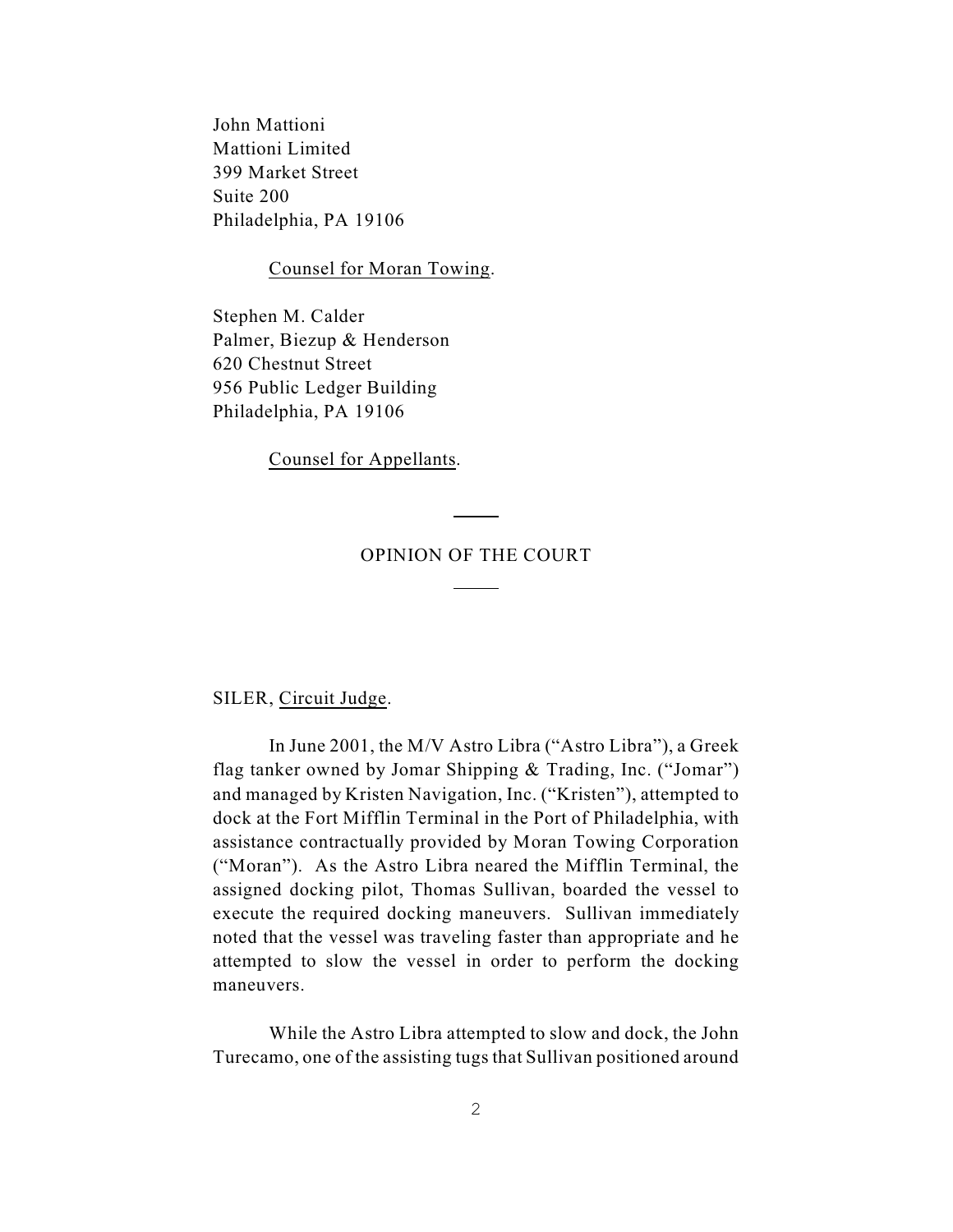the Astro Libra, began to take on water as a result of the Astro Libra's movements. Captain Dominic Rizzo, the John Turecamo's pilot, took emergency corrective action by moving the tug to the rear of the Astro Libra. However, the forces from the Astro Libra's movements overwhelmed the tug and it eventually collided with the Astro Libra's propellers, resulting in extensive damage to the propellers of both the John Turecamo and the Astro Libra.

Jomar and Kristen (collectively "Claimants") sought monetary damages from Moran, *in personam*, as well as the tug John Turecamo, *in rem*, for damages caused in the collision. Moran filed this admiralty action under the Limitation of Shipowners Liability Act, 46 U.S.C. § 183 *et. seq*., repealed by Pub. L. No. 109-304, § 19, 120 Stat. 1485, 1710 (October 2006), requesting exoneration from, or a limitation of liability for, claims arising out of the collision. Moran also filed a counterclaim for damages to the John Turecamo.

Following a bench trial, the District Court issued a memorandum opinion, including findings of fact and conclusions of law which addressed the issue of liability. It concluded that: (1) the collision was caused solely by the negligence of the Astro Libra's pilots;  $(2)$  the negligent pilots were not employees of Moran; (3) neither Captain Rizzo nor other Moran employees acted negligently; (4) the John Turecamo was seaworthy; and (5) the Claimants were liable for damages caused to the John Turecamo. The Court entered an order exonerating Moran and the John Turecamo from all claims and scheduled a hearing on the issue of damages.

Claimants assert five grounds on appeal, all of which they contend are subject to plenary review. However, Claimants seek to set aside the judgment of the District Court, and we may do so only if we conclude that the court's findings of fact are clearly erroneous or its conclusions of law are erroneous. *See* Fed. R. Civ.

 $<sup>1</sup>$  The District Court found that Sullivan was an independent</sup> contractor who was under the control of the Master of the Astro Libra. Therefore, for purposes of liability, the court concluded that Sullivan was not an employee of Moran.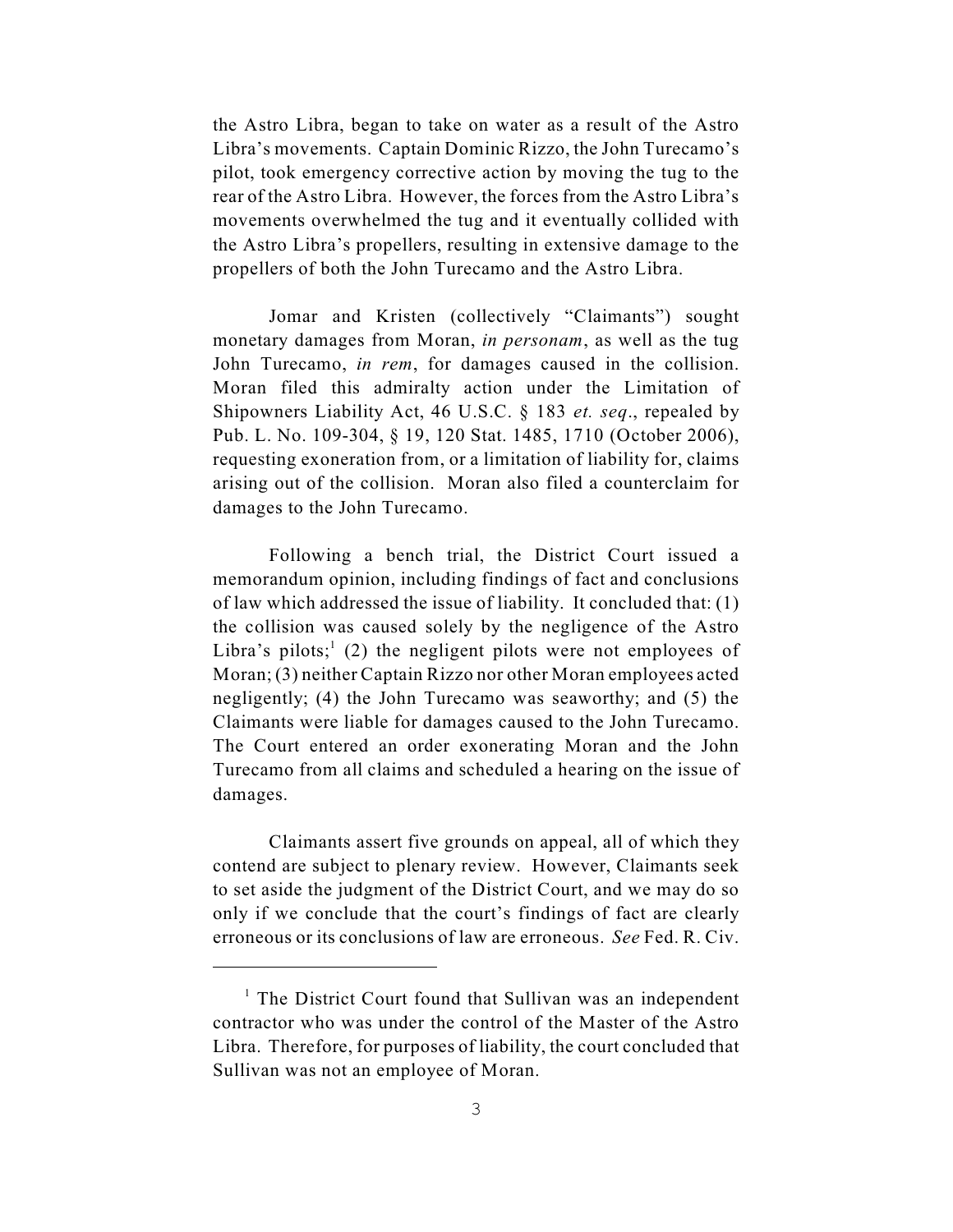### P. 52(a); *McAllister v. United States*, 348 U.S. 19, 20 (1954).

The Claimants challenge the District Court's conclusion that the negligence of the Astro Libra's pilots was the sole cause of the collision. Essentially, this claim has two components: (1) that Sullivan was a Moran employee, not an independent contractor, and that his negligence should be imputed to Moran as his employer; and (2) that Captain Rizzo, a Moran employee, was negligent in piloting the John Turecamo. In neither of these arguments, however, do Claimants identify a finding of fact that is clearly erroneous.

First, the District Court's conclusion that Sullivan was an independent contractor subject to complete control by the Astro Libra's Master, and not Moran, is amply supported by the record. Sullivan was a self-employed pilot affiliated with the Docking Pilots Association ("DPA"), whose members provided docking pilot services to companies other than Moran. Sullivan's charges were invoiced to Claimants' local agent through DPA, not Moran.

Moreover, Claimants contracted directly with Sullivan, and all contracts and invoices between the parties included a pilotage clause stating that the docking pilots were "borrowed servants" of the contracting ship. In upholding a similar clause relieving a tug operator from liability for negligent pilotage in *Sun Oil Co. v. Dalzell Towing Co.*, 287 U.S. 291 (1932), the Supreme Court noted that such a provision "is an application of the well-established rule that when one puts his employee at the disposal and under the direction of another for the performance of service for the latter, such employee while so engaged acts directly for and is to be deemed the employee of the latter and not the former." *Id*. at 294- 95 (citing *Denton v. Yazoo & M.V.R. Co.*, 284 U.S. 305, 308  $(1931)$ ).<sup>2</sup> Therefore, the District Court's imputation of Sullivan's negligence to the Astro Libra, and not Moran, is not clearly

<sup>&</sup>lt;sup>2</sup>This rule applies with even greater force here because Sullivan, the "borrowed servant," was not an employee of Moran.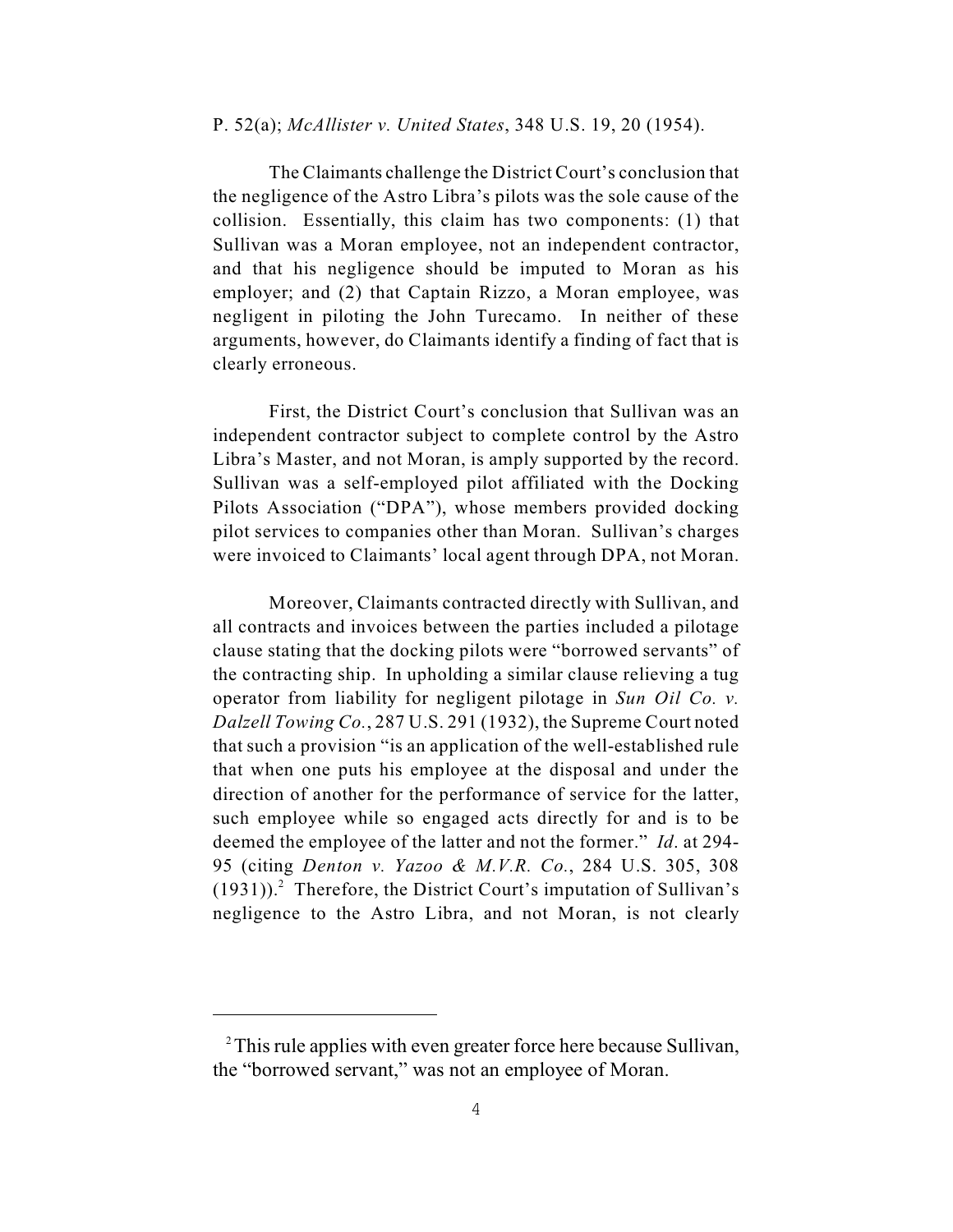erroneous $3$ 

Similarly, the Court's conclusion that Captain Rizzo's piloting of the John Turecamo was not negligent is not clearly erroneous. The sheer, $4$  which was a contributing factor in the collision, indicates to the contrary: that the operation of the Astro Libra, not the John Turecamo, was the negligent force in this collision. In *Atkins*, the court held that "[a] sheer by one vessel into another resulting in collision raises a presumption of negligence on the part of the sheering vessel," and that "the presumptively negligent party has the burden of coming forward with proof that the cause of accident in no way resulted from a failure of due care on its part." *Atkins*, 328 F.2d 68-69. The court noted that "a full showing of due care rebuts the presumption of negligence." *Id*. at 69. In this case, Claimants could not make a showing of due care because the District Court expressly noted that the Astro Libra was negligently operated.

Additionally, Captain Frank Reinbold, Moran's expert in tugboat handling and piloting, testified that Sullivan, who was under the control of the Astro Libra's Master, should not have prepositioned the John Turecamo in the manner in which he did, and that once he realized the Astro Libra was traveling too fast, he should have ordered the tug to clear away. Captain Reinbold also testified that Captain Rizzo's maneuvering the tug to the stern of the Astro Libra during the chaotic sequence was likely the best alternative. This testimony alone is sufficient to preclude a finding of clear error.

Lastly, Claimants' attempt to bring this case in line with *The*

 $3$  Because the District Court's conclusion that Sullivan was not an employee of Moran is not clearly erroneous, Claimants' arguments that Moran breached the warranty of reasonable care and that it may not recover because it supplied the employee who caused the damage are meritless.

 $4$  "Sheer, in nautical meaning, is a deviation from the line of the course in which a vessel should be steered . . . ." *Atkins v. Lorentzen*, 328 F.2d 66, 68 (5th Cir. 1964).